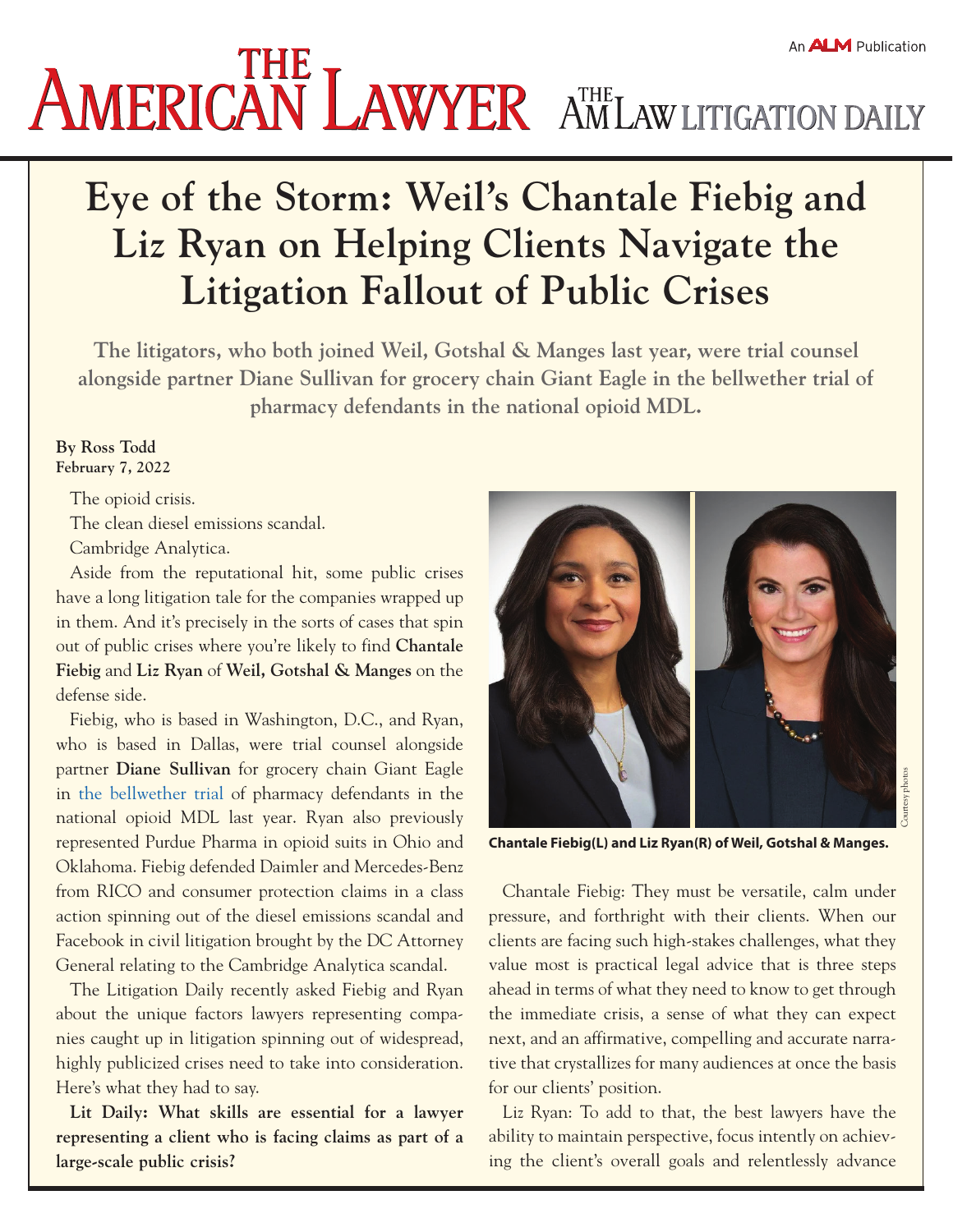the affirmative narrative. Often, we have to do that at a rapid pace, quickly responding to unexpected media inquiries — sometimes with incomplete information. The challenge is in sending the right message and striking the proper tone in those communications. But that challenge, among many others, is what makes our jobs exciting and rewarding. And it's especially gratifying when these matters end in a trial, where we get to breathe life into our clients' cases for the jury.

### **I gather that you two think that cooperation between unrelated co-defendants is essential in these sorts of cases. Why is that?**

Fiebig: There are many reasons, but I'll name just a few. Having a coordinated defense can be invaluable, including for information sharing where appropriate; for developing common themes; to allow more efficient communications with plaintiffs and the court; and to achieve cost savings for clients through coordination on joint experts or other aspects of the defense.

It's particularly important in multi-defendant matters, and especially at trial. It's also critical to remember that the jury is always watching, and how defendants or their counsel interact can matter to them. For example, we were recently representing one of the pharmacy defendants in the national bellwether trial in the opioid MDL, and the judge allowed the jurors to pass forward handwritten notes with questions for witnesses. Counsel for all four defendants worked together to ensure we all had a chance to review the questions before they were asked and while the witness was still on the stand, so the jurors could see that we were all taking their questions very seriously throughout the trial.

Ryan: Working effectively with co-defendants is one of Chantale's many outstanding skills. It's still fairly rare for the lead trial counsel to be a woman, even though there are many exceptionally capable and accomplished female trial lawyers, like our partner **Diane Sullivan**. We have found that building relationships with other lawyers — whether before trial in a joint defense group or during courtroom proceedings — can be an extremely effective way to earn trust, respect and influence. Also, at the end of the day, the legal community is relatively small, and there are a lot of repeat players in these highstakes cases, so close cooperation can lead to very meaningful and lasting relationships within the bar.

**How do you handle a case involving an issue that's received extensive media coverage, does it impact your approach, and how so?**

Fiebig: Our singular focus is on achieving excellent results for our clients, and that does not change based on media coverage. But in those headline-grabbing cases that receive constant media attention, we often work closely with clients on media strategy, which includes ensuring that the senior-most executives and members of the board are informed and prepared for the press. We have also studied closely the ways press coverage can influence everyone — potential plaintiffs, regulators and members of a jury pool — and we take that into careful consideration in our overall legal strategy, particularly when we need to change the public narrative in order to have any chance of prevailing in our case.

Ryan: There are also instances where our client is party to a lawsuit that generates extensive media coverage, but where our client is not the primary focus of that coverage. In those circumstances, the last thing we want to do is shine a spotlight where there isn't one. That means that we are circumspect not only in press statements, but also in public filings or court hearings. And, regardless of the amount of coverage devoted to a client, when we are navigating high-profile cases, we are mindful of how our words and strategic choices may be perceived in the press and we ensure that they align with our client's desired image and business reputation.

## **These cases often have sympathetic victims. How do you humanize your corporate clients and steer clear of victim-blaming?**

Ryan: In those cases, I acknowledge and embrace that sympathy. It is difficult to tell jurors that they should ignore someone else's grief or misfortune. Instead, our job is to remind them that they can both care about the victim and find that our clients were not the cause of the harm. An important part of that message is finding a corporate witness with whom the jury can connect and who can humanize the company. Another crucial aspect is always treating that victim respectfully, even when you have to question certain parts of their case or story.

Fiebig: That's absolutely right. And in many of our cases, even if there are sympathetic victims, those are not the parties we are typically litigating against — rather, it's more often a former business partner, a government